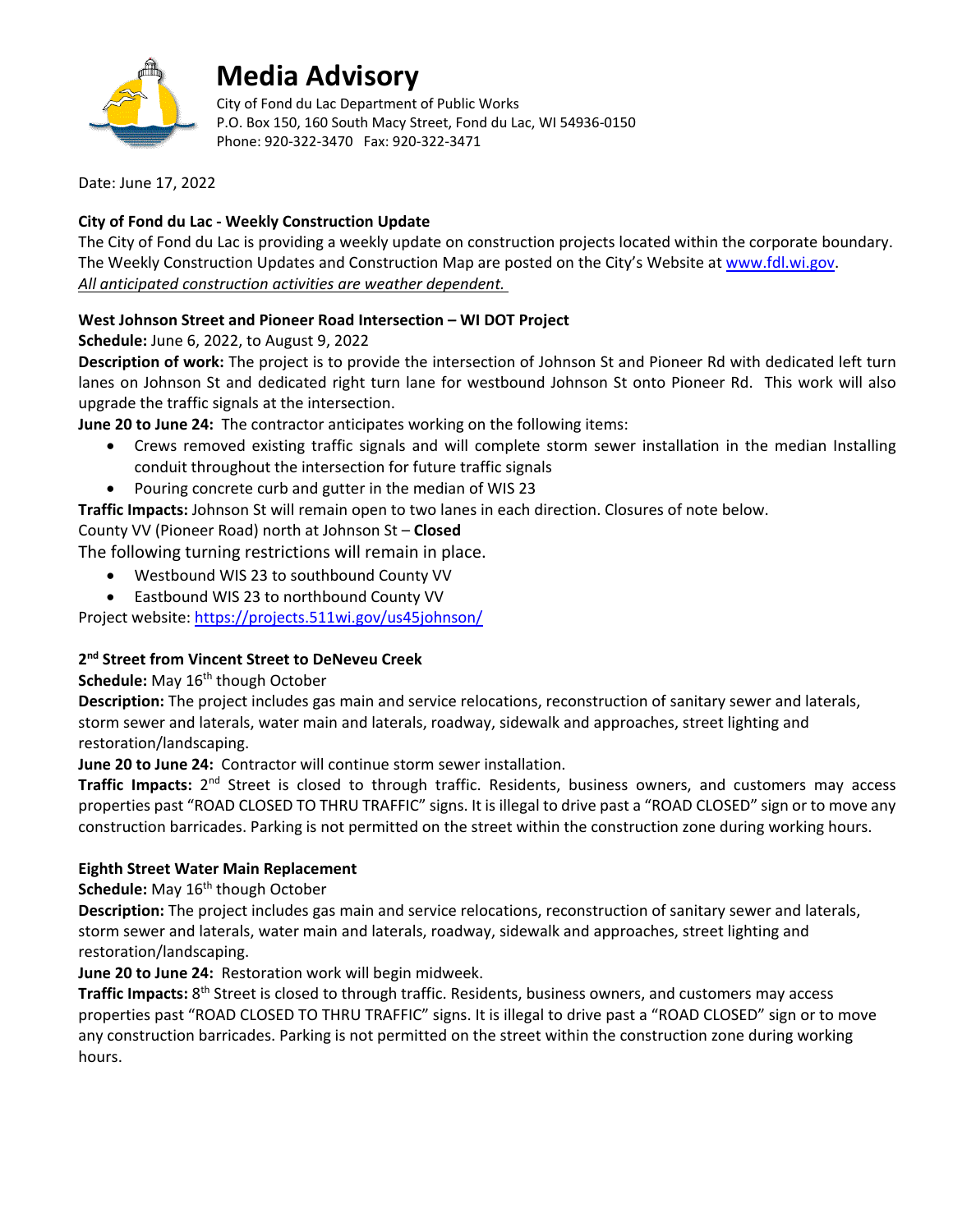

# **Media Advisory**

City of Fond du Lac Department of Public Works P.O. Box 150, 160 South Macy Street, Fond du Lac, WI 54936-0150 Phone: 920-322-3470 Fax: 920-322-3471

#### **Grove Street from Hillcrest Lane to Seymour Street**

**Schedule:** June 6<sup>th</sup> though October

**Description:** The project includes gas main and service relocations, reconstruction of sanitary sewer and laterals, storm sewer and laterals, water main and laterals, roadway, sidewalk and approaches, street lighting and restoration/landscaping.

**June 20 to June 24:** Contractor will continue sanitary sewer installation.

**Traffic Impacts:** Grove Street is closed to through traffic. Residents, business owners, and customers may access properties past "ROAD CLOSED TO THRU TRAFFIC" signs. It is illegal to drive past a "ROAD CLOSED" sign or to move any construction barricades. Parking is not permitted on the street within the construction zone during working hours.

### **14th Street Reconstruction**

#### **Schedule:** May 31 through October

**Description:** The project includes gas main and service relocations, reconstruction of sanitary sewer and laterals, storm sewer and laterals, water main and laterals, roadway, sidewalk and approaches, street lighting and restoration/landscaping.

**June 20 to June 24:** Contractor will continue with water main installation.

**Traffic Impacts:** 14th Street is closed to through traffic. Residents, business owners, and customers may access properties past "ROAD CLOSED TO THRU TRAFFIC" signs. It is illegal to drive past a "ROAD CLOSED" sign or to move any construction barricades. Parking is not permitted on the street within the construction zone during working hours.

#### **Pioneer Road from Johnson Street to Forest Avenue – FDL County Highway Dept**

**Schedule:** April 4- October2022

**Description:** The reconstruction of Pioneer Rd includes curb and gutter, new storm sewer, water main, street lighting, multi-use trail, and installation of traffic signals on Pioneer Rd between KFC and Faros. Stage 1 work is from the proposed signalized intersection north to Johnson St. Stage 2 is from 400 FT south of Forest Avenue to the signalized intersection.

**June 20 to June 24:** Contractor completed the storm sewer installation and grading the roadway near the intersection of Johnson Street. Crews will begin construction of retaining wall north of Ala Roma's driveway, install conduit for street lighting and traffic signals, and begin concrete curb and gutter. Pioneer Rd (CTH VV) to Johnson access (right in/right out) will be restored at Johnson St by Friday evening 06/17. Access to CTH VV will be maintained from the south project limits and Forest Ave. The frontage road west of the Home Depot property will remain open for access. All businesses will remain accessible during construction.

**Traffic Impacts:** Pioneer Rd will be open to "local traffic only" during construction. Residents, business owners, and customers may access properties past "ROAD CLOSED TO THRU TRAFFIC" signs. Use "Caution" in the construction zone. Right-in/out access only from Johnson St to Pioneer Rd is required to construct the utilities and the roadway.

#### **Johnson Street Mall Intersections**

**Schedule:** Construction Start April 4-June 2022 – Stage 1 Median

**Description:** The project includes reconstruction of the median turn lanes and install traffic signals at the west entrance to the mall.

**June 20 to June 24:** Work is completed with the exception of installing traffic signals at the west mall entrance. Signals are expected to be delivered and installed by the end of June.

**Traffic Impacts:** Johnson St. will remain open to two lanes of traffic in each direction at all times. Stage 1 the median work is completed and Stage 2 reconstructs the west entrance to the mall and installs signals. The west Forest Mall entrance will be closed for Stage 2.